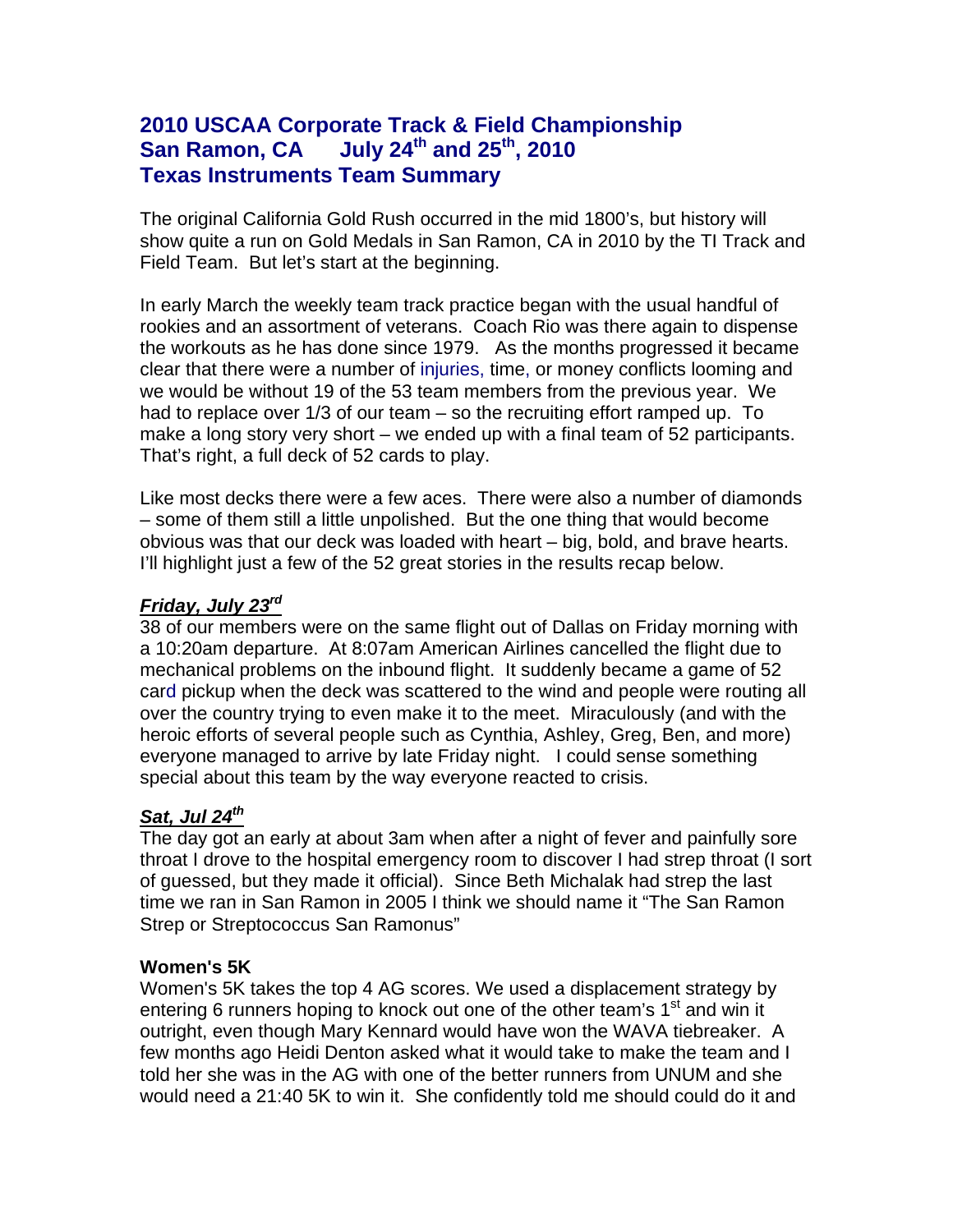at the young age of 49 she turned in a qual time good enough to win. That sort of competitiveness and dedication to a goal is indicative of this group.

| <b>2010 Event</b>       | Fin/<br>Pre | 10<br><b>Result</b> | <b>Dist</b> | <b>Sex</b> | Age/<br>10 PI   | 10<br>Age | 10 Name         |
|-------------------------|-------------|---------------------|-------------|------------|-----------------|-----------|-----------------|
| Women's 5K (30-34)      | Final       | 22:41               | 5K          | F          | 1/65.26         | 30        | Burrows, Jill   |
| Women's 5K (45-49)      | Final       | 23:06               | 5K          | F          | 1/72.37         | 49        | Denton, Heidi   |
| Women's 5K (50-54)      | Final       | 26:12               | 5K          | F          | 2 <sub>nd</sub> | 54        | Sulser, Dianna  |
| Women's 5K (55-59)      | Final       | 26:16               | 5K          | F          | 1/69.62         | 56        | Gonzalez, Terry |
| Women's 5K (65-69)      | Final       | 36:07               | 5K          | F          | 1st             | 68        | Salter, Mary    |
| Women's 5K (70+)        | Final       | 28:30               | 5K          |            | 1/80.43         | 71        | Kennard, Mary   |
| <b>Total-Women's 5K</b> |             |                     |             |            | 1st             |           |                 |

## **Men's 5K**

The men score the best 5 runners and I was less confident of winning the WAVA so we stacked 7 guys in for the displacement strategy here too. Bies joined us again and we featured the other half of our first spouse team with Jeff Burrows running right after his TI wife Jill completed the Women's 5K. Brian Schmidt had just run at the USATF Master's Track championship in Sacramento on Thursday with a blazing personal best (at age 41) of 16:29.

|                   | Fin/  | 10     |             |            | Agel    | 10  |                    |
|-------------------|-------|--------|-------------|------------|---------|-----|--------------------|
| <b>2010 Event</b> | Pre   | Result | <b>Dist</b> | <b>Sex</b> | 10 PI   | Age | 10 Name            |
| Men's 5K (0-24)   | Final | 20:19  | 5K          | M          | 1st     | 23  | Laugesen, Lawrence |
| Men's 5K (35-39)  | Final | 18:55  | 5K          | M          | 1/71.60 | 39  | Burrows, Jeff      |
| Men's 5K (40-44)  | Final | 17:40  | 5K          | M          | 1/77.82 | 41  | Schmidt, Brian     |
| Men's 5K (55-59)  | Final | 19:01  | 5K          | M          | 1/82.21 | 57  | Hull, Chuck        |
| Men's 5K (60-64)  | Final | 21:04  | 5K          | M          | 1/76.79 | 61  | McGehee, John      |
| Men's 5K (65-69)  | Final | 26:09  | 5K          | M          | 1/65.94 | 68  | King, Rio          |
| Men's 5K (70+)    | Final | 27:04  | 5K          | M          | 1st     | 70  | Vanbesien, Bies    |
| Total-Men's 5K    |       |        |             |            | 1st     |     |                    |

Saturday is mostly filled with prelims, but a few finals are held on Saturday.

## **Sub-Master Distance Relay**

In June one of our team members returned from her second tour of duty in Iraq. She returned home on a Friday and was at our Saturday morning track practice before 8:00am. I know she doesn't like the spotlight, but I want to give you a link to Beth Shockley's many accomplishments anyway. Then there is Luke. I was searching for him in May because I hadn't heard from him this year. Turns out he was summiting Mount Everest! He is one of less than 3,000 people in the world to reach that peak. He followed that feat with his second climb of Denali in Alaska in June. He only trained for the track meet for about 3 weeks.

|                      | Fin/       | $10^{\circ}$ |      |            | Age/  | 10  |                  |
|----------------------|------------|--------------|------|------------|-------|-----|------------------|
| <b>2010 Event</b>    | <b>Pre</b> | Result       | Dist | <b>Sex</b> | 10P   | Aae | 10 Name          |
| SubMaster Dist Relay | Final      | 02:19.0      | 800  | M          | 35/30 | 31  | Pierre, Leonardo |
| SubMaster Dist Relay | Final      | 01:13.0      | 400  |            | $30+$ | 45  | Shockley, Beth   |
| SubMaster Dist Relay | Final      | 03:41.0      | 1200 | M          | 35/30 | 46  | Luo, Luke        |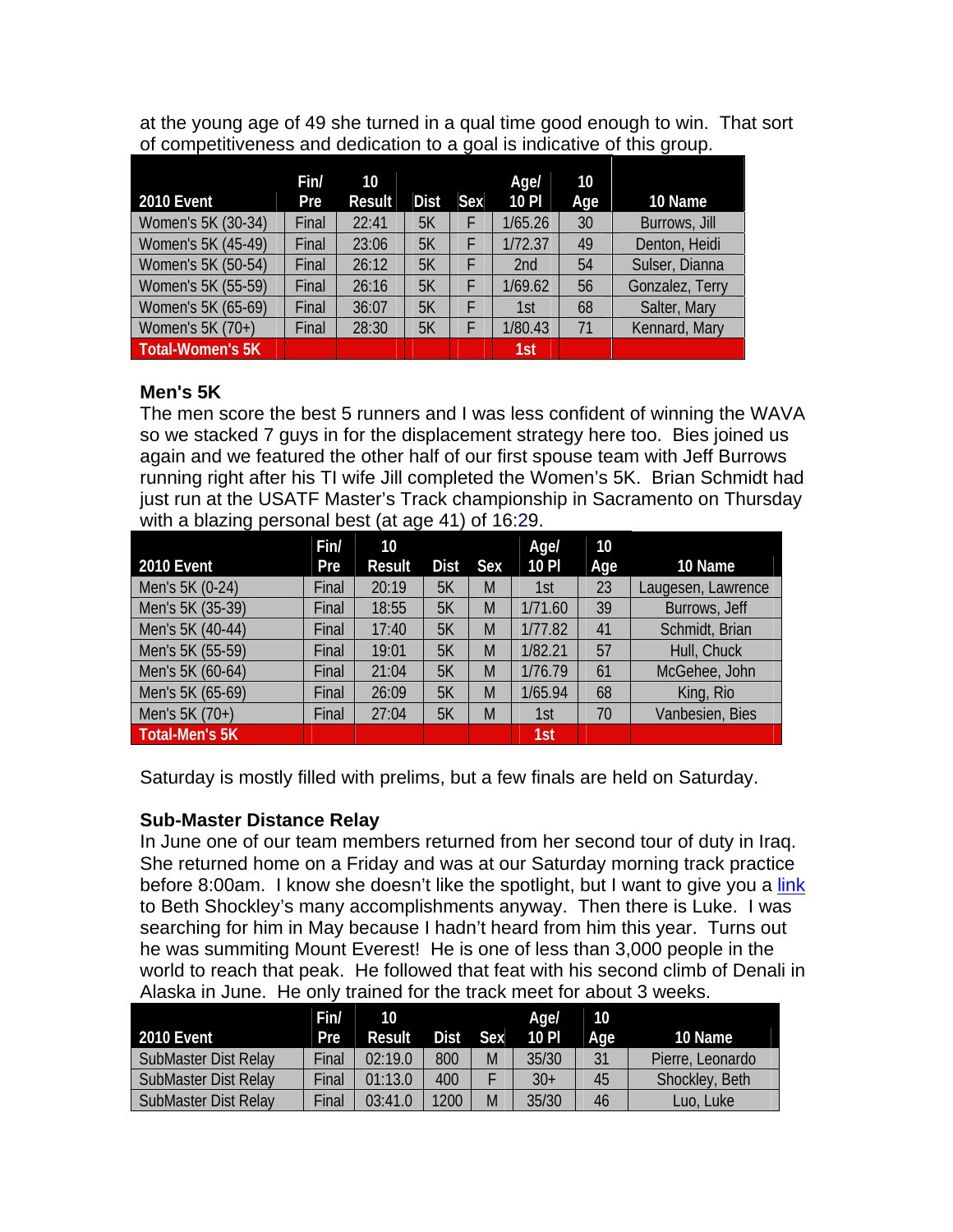| SubMaster Dist Relay        | <b>Final</b> | 04:57.0 | 1600 | M | 30/35 | Schmidt, Brian |
|-----------------------------|--------------|---------|------|---|-------|----------------|
| <b>Total-SubMaster Dist</b> |              |         |      |   |       |                |

### **Executive Relay**

We use a high JG threshold for this which appears to be tighter than the other companies. Good legs by all against people nearly half our age. We need some more executive support in the form of runners.

| <b>Executive Relay</b>       | Final | 02:53.2 | 800  |   | $30+$ | 48 | Howard, Vonnie |
|------------------------------|-------|---------|------|---|-------|----|----------------|
| <b>Executive Relay</b>       | Final | 01:06.1 | 400  | M | $30+$ | 48 | Adcock, Tim    |
| <b>Executive Relay</b>       | Final | 03:03.0 | 800  | M | $30+$ | 47 | Nagel, Heidi   |
| <b>Executive Relay</b>       | Final | 05:42.0 | 1600 | M | $30+$ | 44 | Baldwin, Greg  |
| <b>Total-Executive Relay</b> |       | 12:44.3 |      |   | 2nd   |    |                |

## **Distance Relay**

We had excellent legs from everyone and weren't far from winning this one.

| <b>Distance Relay</b>       | Final | 06:23.0 | 1600 |   | Open            | 30 | Burrows, Jill      |
|-----------------------------|-------|---------|------|---|-----------------|----|--------------------|
| <b>Distance Relay</b>       | Final | 02:17.0 | 800  | M | Open            | 39 | Burrows, Jeff      |
| <b>Distance Relay</b>       | Final | 05:23.0 | 1600 | M | $40+$           | 57 | Hull, Chuck        |
| <b>Distance Relay</b>       | Final | 05:12.0 | 1600 | M | Open            | 27 | Southard, Eric     |
| <b>Distance Relay</b>       | Final | 12:15.2 | 3200 | M | Open            | 23 | Laugesen, Lawrence |
| <b>Total-Distance Relay</b> |       | 31:30.2 |      |   | 2 <sub>nd</sub> |    |                    |

## \***NEW**\* **Individual Events**

The meet added some individual races this year to try and entice smaller teams to come out and try the meet. There are 10 events, they count for  $1/4<sup>th</sup>$  of a relay event, and you drop your lowest 2 scores. Just 7 hours after leaving the emergency room I set the record for this new event beating runners from every division. The other person who bested runners from all division was Lita, who returned to the team after a 7 year absence.

| <b>Indiv M 200m 18-29</b> | Final | 2/24.73 | 200 | M | 18-29         | 25 | Cook, Chase      |
|---------------------------|-------|---------|-----|---|---------------|----|------------------|
| Indiv M 200m 50-59        | Final | 1/26.36 | 200 | M | 50-59         | 50 | Westbrook, Paul  |
| Indiv M 200m 60+          | Final | 1/32.04 | 200 | M | $60+$         | 61 | McGehee, John    |
| <b>Indiv F 200m 18-29</b> | Final | 1/28.85 | 200 |   | 18-29         | 29 | Larzelere, Tara  |
| <b>Indiv F 200m 40-49</b> | Final | 2/32.63 | 200 |   | 40-49         | 45 | Shockley, Beth   |
| Indiv F 200m 50+          | Final | 30.45   | 200 |   | $50+$         | 51 | Alessandra, Lita |
| SubTotal-Open 200m        |       |         |     |   | [1,1,1,1,2,2] |    |                  |

## **Discus**

The field events were split out again like they used to be a couple of decades ago. David Thomas, who last threw with us in 1992, made a return and teamed with Lonnie to win the discus (even though both of them specialize in the shot).

| <b>Discus Throw</b>       | Final | 102'7" | Disc        | 539 | 56   | Lewis, Lonnie |
|---------------------------|-------|--------|-------------|-----|------|---------------|
| <b>Discus Throw</b>       | Final | 100'4" | <b>Disc</b> | 495 | 53   | Thomas, David |
| <b>Discus Throw</b>       | Final |        | Disc        |     | #N/A |               |
| <b>Total-Discus Throw</b> |       | 1034   |             | 1st |      |               |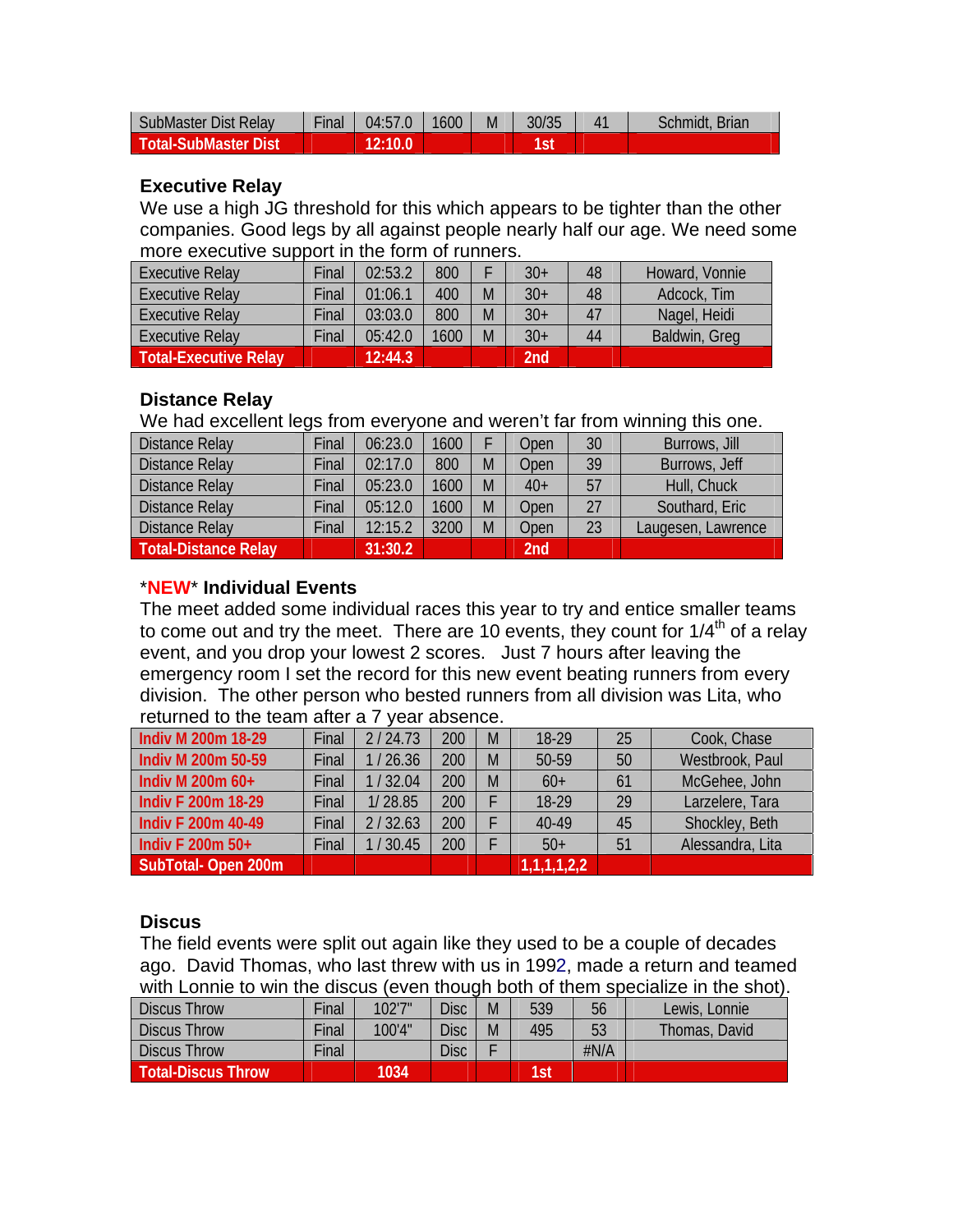## **High Jump**

We had three jumpers with big scores – the top two count toward the team total. Sheri managed to hoist her over the bar up to 4'4". Rio. at age 68, cleared 4'4" to score an amazing 928 points. Lita took a couple of jumps for insurance and also scored well.

| High Jump              | Final | 4'4'' | HJ |   | 838 | 48 | Phillips, Sheri  |
|------------------------|-------|-------|----|---|-----|----|------------------|
| High Jump              | Final | 4'4'' | HJ | M | 928 | 68 | King, Rio        |
| High Jump              | Final | 4'0'' | HJ | M | 842 | ັ  | Alessandra, Lita |
| <b>Total-High Jump</b> |       | 770   |    |   | 1st |    |                  |

## *Team Title Progress*

Our closest competitor the past few years, Booze Allen Hamilton (BAH), lost their funding and their team dropped from 70 people down to 14. It was essentially a two team title race between TI and UNUM Provident, who always fields a very good team. We needed to win 12 first places in the team events to secure the title and we already had 5 secured on Saturday. Rio gave everyone a quick pep talk (i.e. scolding) on handoffs and sent us to bed.

Thanks to the folks who ran prelims to rest a few aces for the finals. You are a valuable part of our team strategy.

## *Sunday, Jul 19th*

#### **Men's 10K**

We let Bies rest his PF strained foot and still had the same result as the 5K - 1st place.

| Men's 10K (0-24)  | Final | 42:08 | <b>10K</b> | M | 1st     | 23 | Laugesen, Lawrence |
|-------------------|-------|-------|------------|---|---------|----|--------------------|
| Men's 10K (35-39) | Final | 39:49 | <b>10K</b> | M | 1/70.83 | 39 | Burrows, Jeff      |
| Men's 10K (40-44) | Final | 37:06 | <b>10K</b> | M | 1/77.16 | 41 | Schmidt, Brian     |
| Men's 10K (55-59) | Final | 39:18 | <b>10K</b> | M | 1/82.77 | 57 | Hull, Chuck        |
| Men's 10K (60-64) | Final | 44:42 | <b>10K</b> | M | 1/75.34 | 61 | McGehee, John      |
| Men's 10K (65-69) | Final | 54:23 | <b>10K</b> | M | 1/66.01 | 68 | King, Rio          |
| Total-Men's 10K   |       |       |            |   | 1st     |    |                    |

## **Women's 10K**

#### The women dominated again.

| Women's 10K (30-34)      | Final | 46:20 | <b>10K</b> | 1/65.5  | 30 | Burrows, Jill   |
|--------------------------|-------|-------|------------|---------|----|-----------------|
| Women's 10K (45-49)      | Final | 47:23 | 10K        | 1/72.28 | 49 | Denton, Heidi   |
| Women's 10K (50-54)      | Final | 54:22 | <b>10K</b> | 3rd     | 54 | Sulser, Dianna  |
| Women's 10K (55-59)      | Final | 53:37 | <b>10K</b> | 1/69.90 | 56 | Gonzalez, Terry |
| Women's 10K (65-69)      | Final | 76:08 | <b>10K</b> | 1st     | 68 | Salter, Mary    |
| Women's 10K (70+)        | Final | 60:48 | <b>10K</b> | 1/77.26 | 71 | Kennard, Mary   |
| <b>Total-Women's 10K</b> |       |       |            | 1st     |    |                 |

## **4x100**

We had an entirely new 4x100 team this year and they certainly made a strong bid to return to their slots for next year. The handoffs (the only race that we do blind handoffs) were very nice and the team blazed to a 50.9 second win.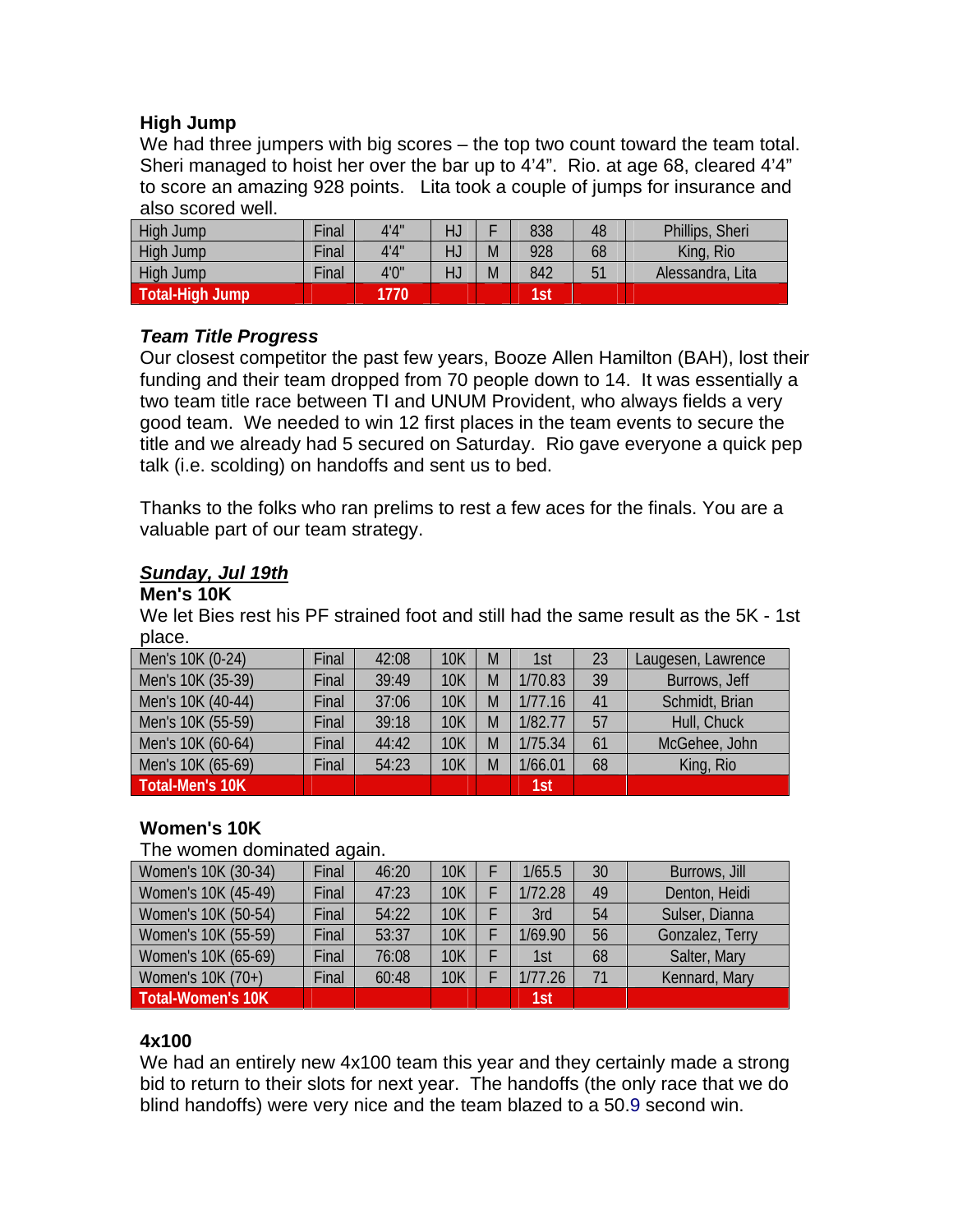| 4 x 100 Relay       | Final | 14.8 | 100 |   | $40+$ | 48 | Phillips, Sheri |
|---------------------|-------|------|-----|---|-------|----|-----------------|
| 4 x 100 Relay       | Final | 12.9 | 100 |   | Open  | 29 | Larzelere, Tara |
| 4 x 100 Relay       | Final | 12.6 | 100 | M | $40+$ | 45 | Cirba, Claude   |
| 4 x 100 Relay       | Final | 10.6 | 100 | M | Open  | 27 | Hall, Patrick   |
| Total-4 x 100 Relay |       | 50.9 |     |   | 1st   |    |                 |

#### **Women's 800m**

Lita was a pacing machine and Chantly stayed right with her as they combined for another win. Note that Lita is over twice Chantly's age – not that she shows it.

| Women's 800 Team  | <b>Final</b> | 02:38.2 | 800 | <b>Open</b> |    | Alessandra, Lita  |
|-------------------|--------------|---------|-----|-------------|----|-------------------|
| Women's 800 Team  | <b>Final</b> | 02:38.0 | 800 | Open        | 24 | Chantly<br>Smith, |
| Total-Women's 800 |              | 05:16.2 |     | 1st         |    |                   |

## **3 Lap Sprint**

We loaded up a solid team with 3 rookies. Todd, who is a summer coop student at TI, had run a 56.7 at the Luke's All Comers meet and he burst out big time with a 53.2 on his 400m leg. Right after this race a friend of mine from another team walked by and said "You guys just never run out of bullets do you."

| 3 Lap Sprint       | Final | 00:28.3 | 200 |   | Open | 29 | Larzelere, Tara |
|--------------------|-------|---------|-----|---|------|----|-----------------|
| 3 Lap Sprint       | Final | 00:23.7 | 200 | M | Open | 77 | Hall, Patrick   |
| 3 Lap Sprint       | Final | 00:53.2 | 400 | M | Open | 22 | Roberson, Todd  |
| 3 Lap Sprint       | Final | 00:53.9 | 400 | M | Open | 27 | Hathaway, Alvin |
| Total-3 Lap Sprint |       | 02:39.1 |     |   | 1st  |    |                 |

## **Men's Mile**

A few weeks ago I got an e-mail from Brian Failing, who works at the TI site in Sunnyvale. He saw we were competing in CA and wanted to know if he could join us. He turned in his 800m qual time two weeks ago, and his mile qual time last weekend. He made a big difference as he led the Div II field and Eric kept a close enough distance to the other UNUM runner to win the event.

| Men's Mile Team  | Final | 04:53.9 | 1600 | M | <b>Open</b> |          | Failing, Brian |
|------------------|-------|---------|------|---|-------------|----------|----------------|
| Men's Mile Team  | Final | 05:00.2 | 1600 | M | <b>Open</b> | $\sim$ 1 | Southard, Eric |
| Total-Men's Mile |       | 09:54.1 |      |   | 1st         |          |                |

## **4x200 Relay**

In case you weren't keeping count we won the first 6 events on Sunday and were just one race away from securing the team title – and it wasn't quite noon yet. My antibiotics had kicked in and I was feeling much better on Sunday. I lined up in the 50+ slot for the first time and paused to think about a couple of the great team members who had run that slot in the past – Bo Johnson and Tony Deatherage. I talked to Bo just a week before the meet and he said to tell everyone hello. They would have been proud of our team including our rookie anchor Brandon Mair as we won easily and secured the 2010 team title.

| 4 x 200 Relay | Final | 00:26.8 | 200 | M | $40+$       | 45 | Cirba, Claude    |
|---------------|-------|---------|-----|---|-------------|----|------------------|
| 4 x 200 Relay | Final | 00:25.8 | 200 | M | $50+$       | 50 | Westbrook, Paul  |
| 4 x 200 Relay | Final | 00:29.5 | 200 |   | <b>Open</b> |    | Alessandra, Lita |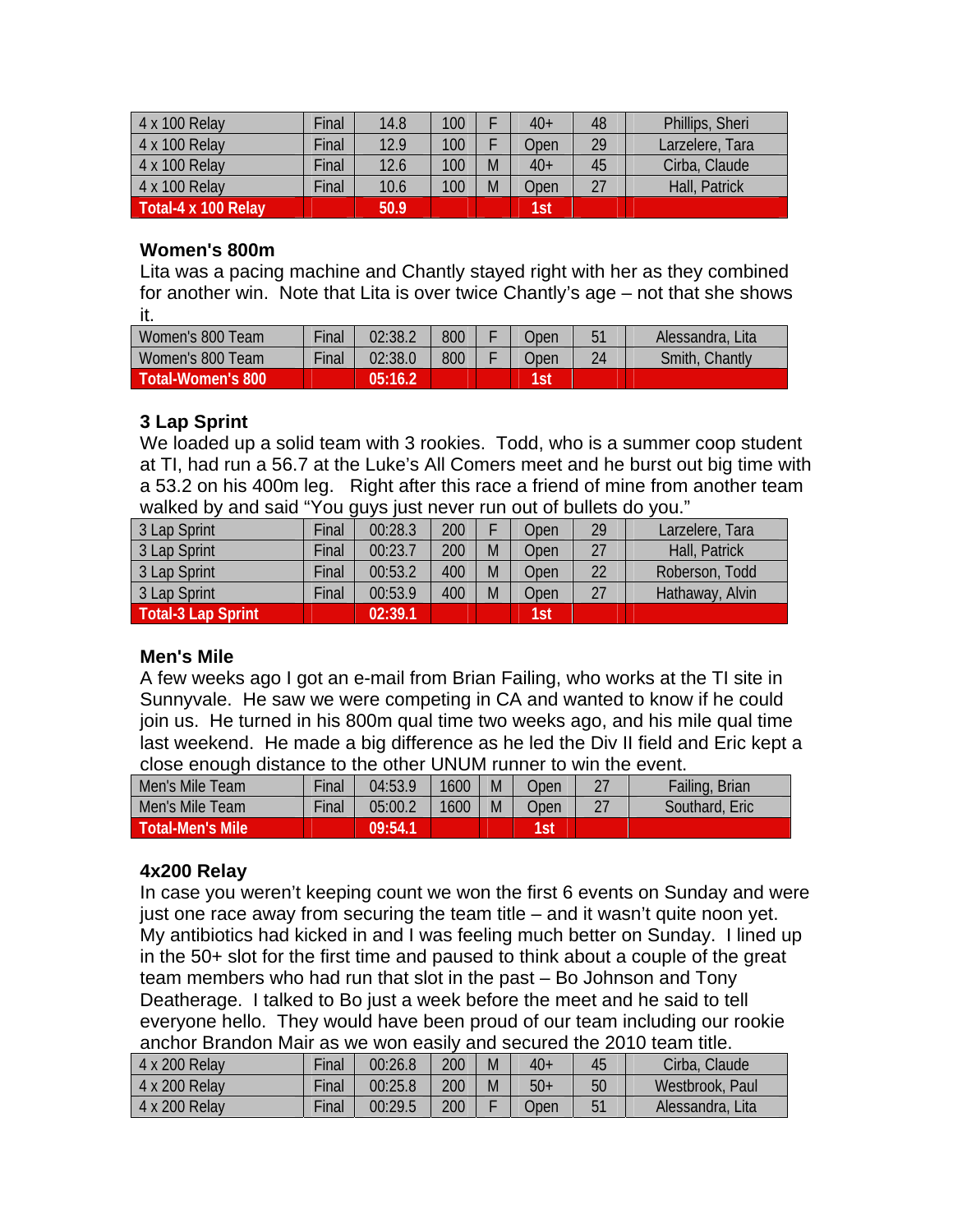| 4 x 200 Relay       | Final | 00:23.3 | 200 | M | Jpen | 24 | Mair,<br><b>Brandon</b> |
|---------------------|-------|---------|-----|---|------|----|-------------------------|
| Total-4 x 200 Relay |       | 01:45.4 |     |   |      |    |                         |

## **Seniors Relay**

We always have a number of seniors available and this group easily won despite Robert fighting through an injury.

| Senior's Relay              | Final | 00:33.4 | 200 | M | $60+$ |    | McGehee, John     |
|-----------------------------|-------|---------|-----|---|-------|----|-------------------|
| Senior's Relay              | Final | 01:06.2 | 400 | M | $50+$ | 57 | Bosshart, Pat     |
| Senior's Relay              | Final | 00:32.4 | 200 |   | $50+$ | 51 | Samilton, Cynthia |
| Senior's Relay              | Final | 02:04.6 | 600 | M | $50+$ | 58 | Iles, Robert      |
| Senior's Relay              | Final | 01:11.0 | 400 | M | $50+$ | 58 | Jenkins, JJ       |
| <b>Total-Senior's Relay</b> |       | 05:27.6 |     |   | 1st   |    |                   |

## **Women's Relay**

Chantly got us off to a good start, Beth opened it up, and Tara (running her  $4<sup>th</sup>$ final) brought it home. Four gold medals for Tara this weekend – they probably stopped her at airport security!

| Women's Relay       | Final | 02:42.6 | 800 | $40+$ /Op | 24 | Smith, Chantly  |
|---------------------|-------|---------|-----|-----------|----|-----------------|
| Women's Relay       | Final | 01:11.1 | 400 | $Op/40+$  | 46 | Michalak, Beth  |
| Women's Relay       | Final | 01:07.4 | 400 | $Op/40+$  | 29 | Larzelere, Tara |
| Total-Women's Relay |       | 05:01.1 |     | 1st       |    |                 |

## **Submaster's Sprint**

Another solid team for an easy victory, though we had to keep aiming mountain climber Luke back onto the flat track – he was trying to run the bleachers.

| Submasters Sprint           | Final | 00:31.5 | 200 |   | $30+$ | 31 | Reese, Ashley     |
|-----------------------------|-------|---------|-----|---|-------|----|-------------------|
| Submasters Sprint           | Final | 00:25.8 | 200 | M | 35/30 | 39 | Fortenberry, Todd |
| Submasters Sprint           | Final | 00:57.9 | 400 | M | 35/30 | 37 | Gordon, Greg      |
| Submasters Sprint           | Final | 02:15.4 | 800 | M | 30/35 | 46 | Luo, Luke         |
| <b>Total-Submast Sprint</b> |       | 04:10.6 |     |   | 1st   |    |                   |

## **President's Relay**

This is for VP's or their direct reports. Fellows are also eligible. We were the only team with a female in this event - and we had two. We could have had 3 if I had run Lita in this event. We need more male execs and VP's to join the team and try to match the talent of our females.

| <b>Presidents Relay</b>       | Final | 00:35.7 | 200 | M/F | $30+$ | 47 | Nagel, Heidi      |
|-------------------------------|-------|---------|-----|-----|-------|----|-------------------|
| <b>Presidents Relay</b>       | Final | 01:15.0 | 400 | M/F | $30+$ |    | Gordon, Mariquita |
| <b>Presidents Relay</b>       | Final | 02:44.0 | 800 | M/F | $30+$ | 57 | Bosshart, Pat     |
| <b>Total-Presidents Relay</b> |       | 04:34.7 |     |     | 2nd   |    |                   |

## **Pyramid Relay**

Good running all the way around led to another gold medal. Another rookie, Alvin Hathaway, ran well despite missing a few weeks of training with a hamstring injury.

| <b>Pyramid Relay</b> | $-$<br>Final | 01.121 | 400 |   | Jpen | Gordon, Mariquita |
|----------------------|--------------|--------|-----|---|------|-------------------|
| <b>Pyramid Relay</b> | $-$<br>Final |        | 800 | M | Jpen | Southard,<br>Eric |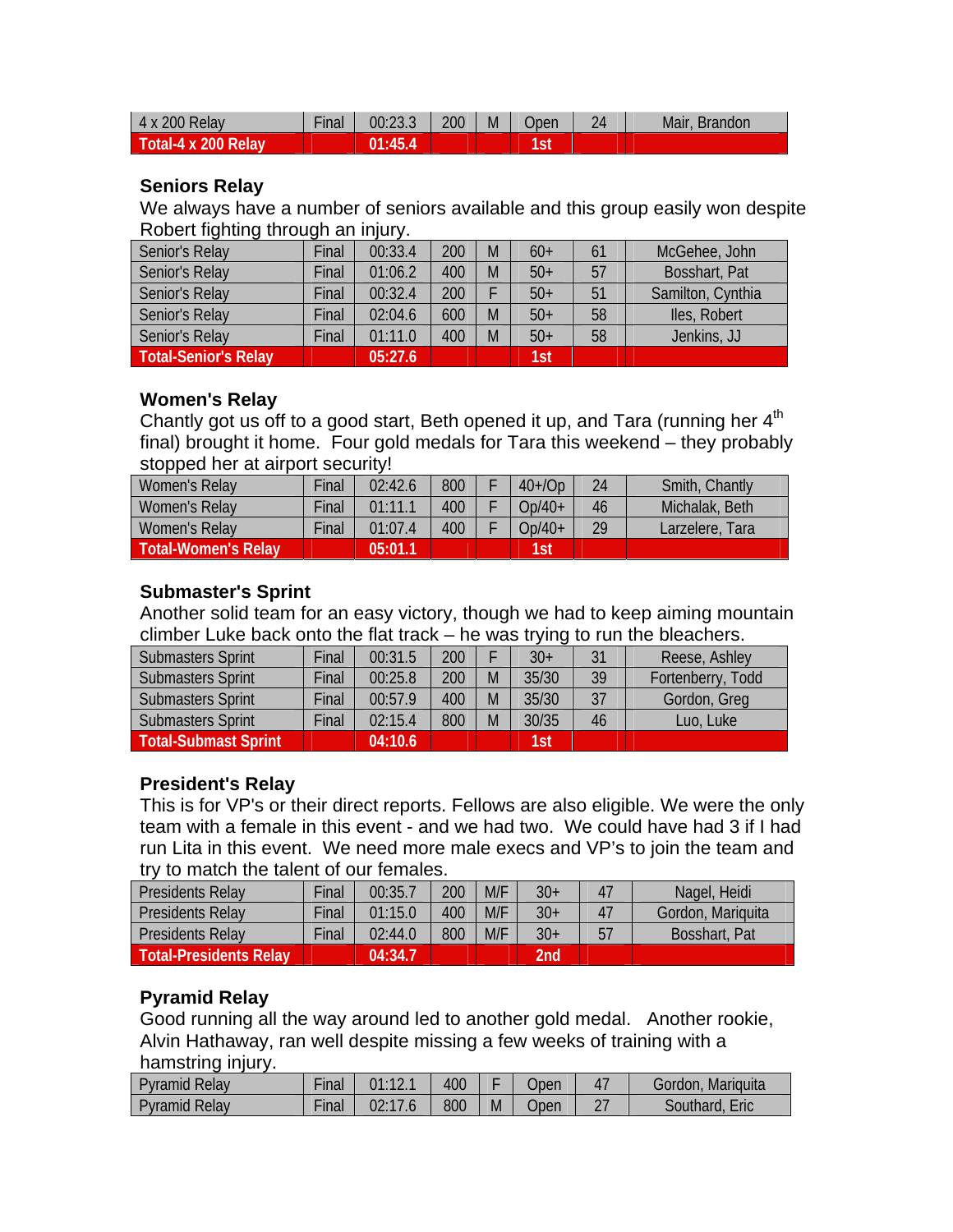| Pyramid Relay       | Final | 03:37.1 | 1200 | M | Jpen |    | Failing, Brian  |
|---------------------|-------|---------|------|---|------|----|-----------------|
| Pyramid Relay       | Final | 02:15.4 | 800  | M | Jpen |    | Hathaway, Alvin |
| Pyramid Relay       | Final | 01:11.4 | 400  |   | Jpen | 24 | Smith, Chantly  |
| Total-Pyramid Relay |       | 10:33.6 |      |   | 1st  |    |                 |

#### **Master's Relay**

This one got interesting. I subbed Tim in for me since I was pretty worn out from being sick. I hoped he would have an easy cruise to victory. JJ took the handoff and took off – for about 2 steps before he broke into a 5K pace for his 400. He had a hamstring twinge and that cost him about 10-12 seconds. That put the pressure on Brian, running his  $4<sup>th</sup>$  final, to get us close. He did it and Cynthia and UNUM had an epic battle down to give the handoff's for the final leg – they were almost dead even. Tim got a better start and pulled out to a lead, but he started feeling it near the end and UNUM was closing. He held them off for the victory.

| <b>Masters Relay</b>       | Final | 02:20.7 | 800 | M | 40/50 | 44 | Baldwin, Greg     |
|----------------------------|-------|---------|-----|---|-------|----|-------------------|
| <b>Masters Relay</b>       | Final | 01:17.0 | 400 | M | 40/50 | 58 | Jenkins, JJ       |
| <b>Masters Relay</b>       | Final | 02:18.6 | 800 | M | 40/50 | 41 | Schmidt, Brian    |
| <b>Masters Relay</b>       | Final | 00:32.6 | 200 |   | $40+$ | 51 | Samilton, Cynthia |
| <b>Masters Relay</b>       | Final | 00:27.5 | 200 | M | 50/40 | 48 | Adcock, Tim       |
| <b>Total-Masters Relay</b> |       | 06:56.4 |     |   | 1st   |    |                   |

## **Sprint Relay**

We were short of female sprinters and I sent out a desperate plea just a few weeks back. We picked up Brandy and Liz. Trying to pack in quick sprint training had Brandy a little wounded but this was the last event of the day. They lined up and she came rocketing down the track, handed off, and collapsed holding her sore quads. When I asked her why she was running so fast while wounded she said one of the competitors looked around at the start and told her friend "I got this in the bag." Brandy whipped her. Rookies Liz and Chase did a nice job too in their first meet and we closed out the track events with a win.

| <b>Sprint Relay</b>       | Final | 00:30.3 | 200 |   | $30+$ | 33           | Burton, Brandy |
|---------------------------|-------|---------|-----|---|-------|--------------|----------------|
| <b>Sprint Relay</b>       | Final | 00:31.4 | 200 |   | Open  | 28           | Leija, Liz     |
| <b>Sprint Relay</b>       | Final | 00:56.3 | 400 | M | Open  | 25           | Cook, Chase    |
| <b>Sprint Relay</b>       | Final | 00:54.7 | 400 | M | Open  | $22^{\circ}$ | Roberson, Todd |
| <b>Sprint Relay</b>       | Final | 00:27.3 | 200 | M | $40+$ | 48           | Wight, Randy   |
| <b>Sprint Relay</b>       | Final | 00:25.2 | 200 | M | Open  | 26           | Baltutis, Adam |
| <b>Total-Sprint Relay</b> |       | 03:45.2 |     |   | 1st   |              |                |

## **Long Jump**

Sheri and Lita combined for the victory and Nikkan, who never long jumped until a few weeks ago, made an impressive debut.

| Long Jump       | Final | 12'3.5" |   | 733        | 48 | Phillips, Sheri  |
|-----------------|-------|---------|---|------------|----|------------------|
| Long Jump       | Final | 13'3''  | M | 873        |    | Alessandra, Lita |
| Long Jump       | Final | 19'7.5" | M | 672        | 10 | Yadegary, Nikkan |
| Total-Long Jump |       | 1606    |   | <b>Tst</b> |    |                  |

## **Shot Put**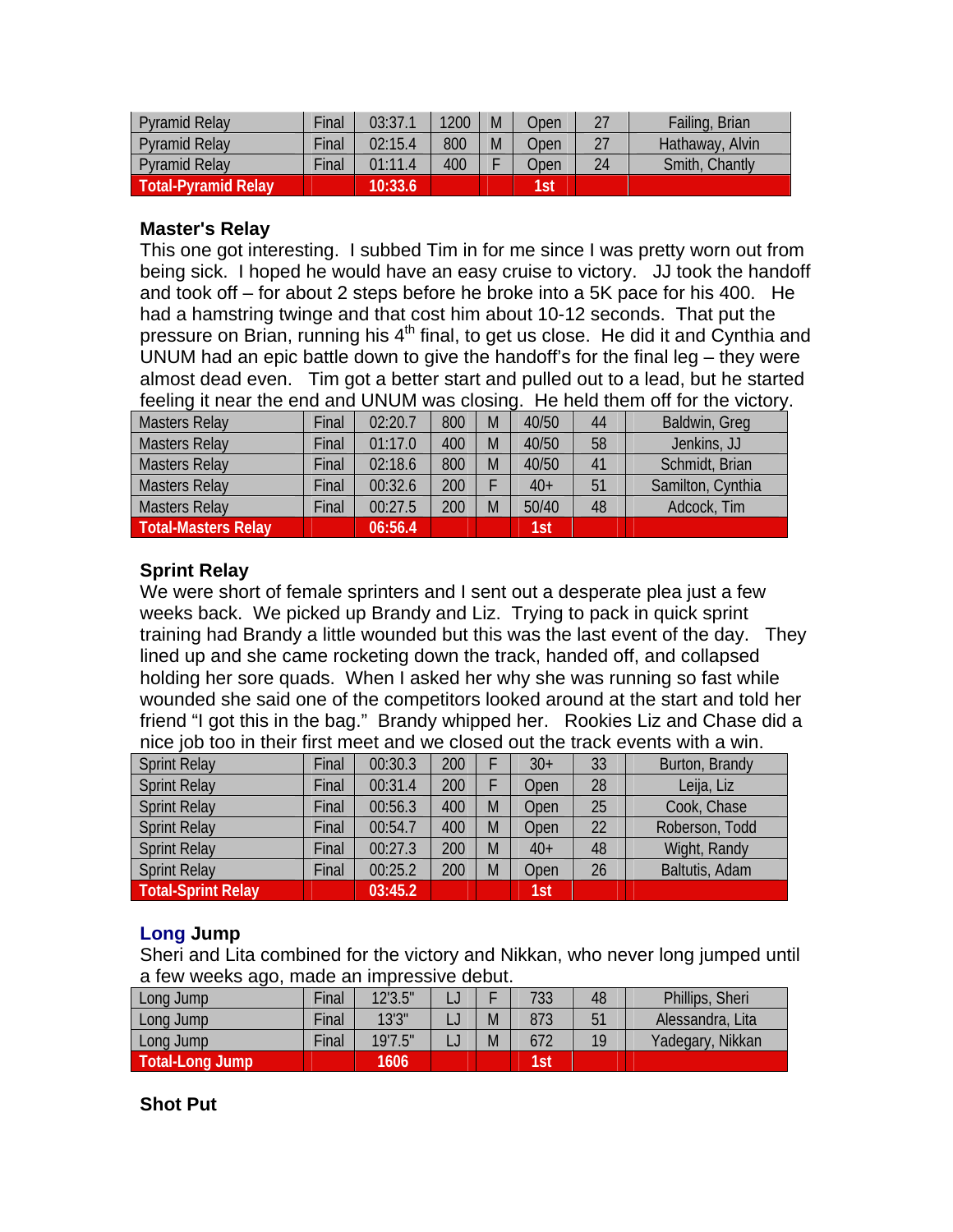| <b>Shot Put Throw</b>       | Final | 41'11" | <b>Shot</b> | M | 811        | 56   | Lewis, Lonnie |
|-----------------------------|-------|--------|-------------|---|------------|------|---------------|
| <b>Shot Put Throw</b>       | Final | 42'    | Shot        | M | 770.       | 53   | Thomas, David |
| <b>Shot Put Throw</b>       | Final |        | Shot        | M |            | #N/A |               |
| <b>Total-Shot Put Throw</b> |       | 1581   |             |   | <b>Tst</b> |      |               |

Lonnie and Dave were back with their specialty and they won by a large margin.

### **TEAM SCORES**

So we wrapped our 11<sup>th</sup> consecutive team title with a great team effort and a pile of promising rookies. It's always so great to see everything come together and watch people reel off great performances. We really had a stacked deck of cards this year. UNUM battled us well, but we edged them out time and time again to post a record number of gold medal winners. BAH put up a good fight with just 14 runners and we hope they are back at full strength next year. Here are the final team totals:

|                           |                | <b>Place</b>   |                |             | Points             |                |                | Data           |                 |
|---------------------------|----------------|----------------|----------------|-------------|--------------------|----------------|----------------|----------------|-----------------|
| <b>EVENT</b>              | <b>TI10</b>    | <b>UNUM10</b>  | <b>BAH10</b>   | <b>TI10</b> | UNUM <sub>10</sub> | BAH10          | <b>TI10</b>    | UNUM10         | <b>BAH10</b>    |
| <b>WOMEN'S 5K</b>         | 1              | $\overline{2}$ | 3              | 40          | 34                 | 31             | 4              | 5              | 9               |
| <b>MEN'S 5K</b>           | $\overline{1}$ | $\overline{2}$ | 3              | 40          | 34                 | 31             | 5              | $\overline{7}$ | 10 <sup>°</sup> |
| <b>SUB-MASTERS</b>        |                |                |                |             |                    |                |                |                |                 |
| <b>DISTANCE</b>           | 1              | $\overline{2}$ |                | 40          | 34                 |                | 12:11.0        | 12:24.9        |                 |
| <b>EXECUTIVE RELAY</b>    | $\overline{2}$ | 1              |                | 34          | 40                 |                | 12:44.3        | 11:32.5        |                 |
| <b>DISTANCE RELAY</b>     | $\overline{2}$ | $\overline{1}$ |                | 34          | 40                 |                | 31:30.3        | 31:24.6        |                 |
| <b>MEN'S 10K</b>          | $\overline{1}$ | 3              | $\overline{2}$ | 40          | 31                 | 34             | 5              | 8              | 11              |
| <b>WOMEN'S 10K</b>        | $\overline{1}$ | $\overline{2}$ | 3              | 40          | 34                 | 31             | $\overline{4}$ | 6.1            | 6.2             |
| 4X100 METER RELAY         | 1              | $\overline{2}$ | 3              | 40          | 34                 | 31             | 50.96          | 51.58          | 59.22           |
| <b>WOMEN'S 800M</b>       | 1              | $\overline{2}$ | 3              | 40          | 34                 | 31             | 16:00.0        | 23:00.0        | 51:00.0         |
| <b>THREE-LAP SPRINT</b>   | 1              | $\overline{2}$ |                | 40          | 34                 |                | 02:39.1        | 03:02.3        |                 |
| <b>MENS MILE</b>          | $\overline{1}$ | $\overline{2}$ | 3              | 40          | 34                 | 31             | 54:00.0        | 56:00.0        | 21:00.0         |
| 800 METER RELAY 4x200     | $\overline{1}$ | $\overline{2}$ | 3              | 40          | 34                 | 31             | 01:45.4        | 01:54.6        | 01:58.4         |
| <b>SENIORS' RELAY</b>     | 1              | $\overline{2}$ |                | 40          | 34                 |                | 05:27.6        | 06:40.8        |                 |
| <b>WOMEN'S RELAY</b>      | $\overline{1}$ | $\overline{2}$ |                | 40          | 34                 |                | 05:01.1        | 05:09.5        |                 |
| <b>SUB-MASTERS SPRINT</b> | 1              | $\overline{2}$ |                | 40          | 34                 |                | 04:10.6        | 04:52.4        |                 |
| PRESIDENTS' RELAY         | $\overline{2}$ | 1              |                | 34          | 40                 |                | 04:34.7        | 03:49.0        |                 |
| <b>PYRAMID</b>            | $\overline{1}$ | $\overline{2}$ |                | 40          | 34                 |                | 10:33.6        | 11:15.4        |                 |
| <b>MASTERS RELAY</b>      | $\overline{1}$ | $\overline{2}$ | 3              | 40          | 34                 | 31             | 06:56.4        | 06:57.5        | 07:45.0         |
| <b>SPRINT RELAY</b>       | 1              | $\overline{2}$ |                | 40          | 34                 |                | 03:45.2        | 04:00.0        |                 |
| High Jump                 | 1              | $\overline{2}$ | 3              | 40          | 34                 | 31             | 1770           | 1697           | 1388            |
| Long Jump                 | $\overline{1}$ | $\overline{2}$ | 3              | 40          | 34                 | 31             | 1606           | 1442           | 1223            |
| Shot                      | $\overline{1}$ | 3              | $\overline{2}$ | 40          | 31                 | 34             | 1581           | 1156           | 1161            |
| <b>Discus</b>             | $\overline{1}$ | 3              | $\overline{2}$ | 40          | 31                 | 34             | 1034           | 839            | 888             |
| Indiv M 200m 18-29        | $\overline{2}$ | 1              | 3              | 8           | 10                 | $\overline{7}$ | 24.73          | 24.07          | 27.27           |
| Indiv M 200m 50-59        | $\overline{1}$ | $\overline{2}$ | 3              | 10          | 8                  | $\overline{7}$ | 26.36          | 30.02          | 30.28           |
| Indiv M 200m 60+          | $\overline{1}$ |                |                | 10          |                    |                | 32.04          |                |                 |
| Indiv F 200m 18-29        | $\overline{1}$ | 3              | $\overline{2}$ | 10          | $\overline{7}$     | 8              | 28.85          | 31.6           | 29.55           |
| Indiv F 200m 40-49        | $\overline{2}$ | 1              | 3              | 8           | 10                 | $\overline{7}$ | 32.63          | 29.79          | 37.93           |